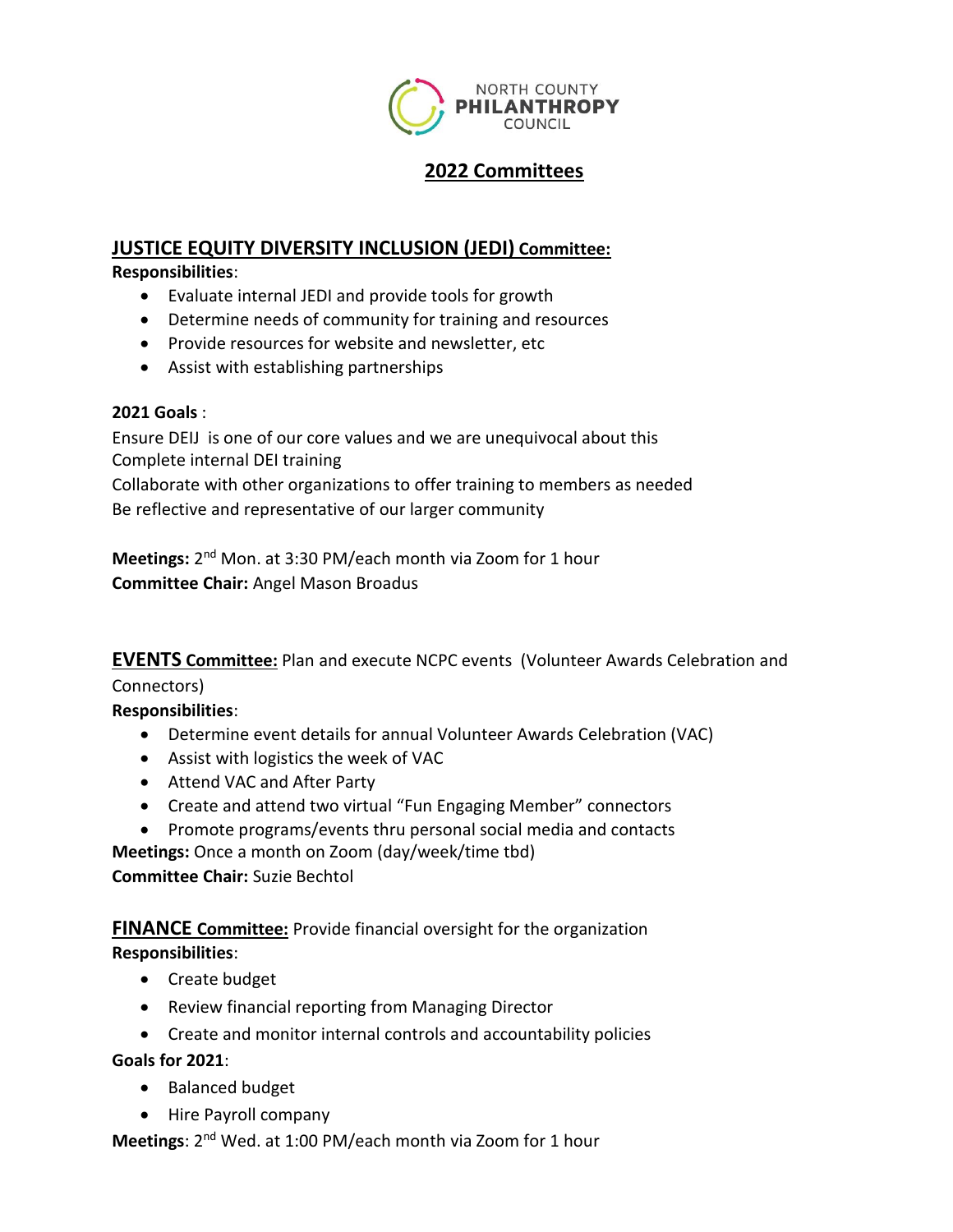**Committee Chair:** Jeanne Schmelzer, CFRE

**FUNDRAISING Committee:** to determine and implement alternate forms of income other than membership dues.

**Responsibilities**:

- Determine sponsorship levels/benefits
- Reach out to potential sponsors and provide necessary materials for Board to reach out as well
- Determine applicable grants
- Create Case for Support

**Goals for 2021**:

- Increase sponsorships from previous year
- Increase grants from previous year
- Establish grant template and schedule
- Complete Case for Support

**Meetings**: As needed

**Committee Chair:** Sara Vaz

**MARKETING Committee:** generate interest and ultimately encourage new memberships and

attendance at events.

**Responsibilities**:

 Develop messaging for all communications (website, e-blasts, social media, print advertising, PR) with Marketing Coordinator. Each member is assigned to Events, Fundraising, , JEDI, Membership, Mentorship or Programs

#### **Goals for 2021**:

- Initiate Public Relations plan
- Support all NCPC committees
- Clear simple messaging to share and expand our reach

**Meetings**: Attend monthly meeting of assigned committee

**MEMBERSHIP Committee:** implement action plan for membership development, retention and satisfaction.

**Responsibilities:**

- Develop plan to increase member satisfaction
- Phone calls to prospects, new members, and lapsed members (approximately 3-8 calls per month)

**Goals for 2021**:

- Increase membership
- Increase membership revenue
- Reduce attrition rate (by more engagement with members)

**Meetings**: 2<sup>nd</sup> Thurs. at 9:00 AM/each month via Zoom for 1 hour